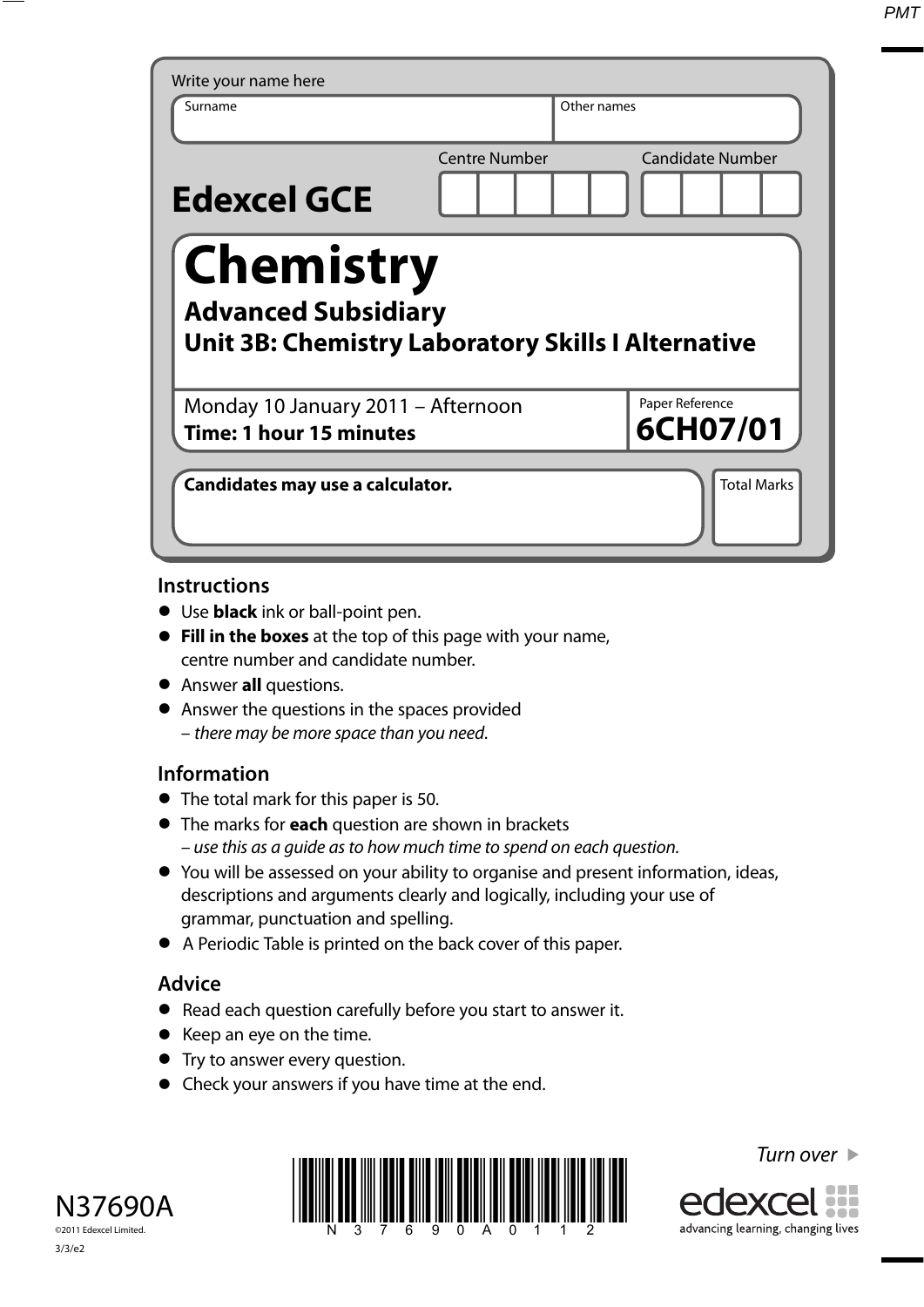# **Answer ALL the questions. Write your answers in the spaces provided.**

**1** (a) Compound **X** is a white crystalline solid that dissolves easily in water to form a clear, colourless solution. **X** contains one cation and one anion. Complete the table below.

**(5)**

| Warm solid X with dilute<br>A gas was evolved which<br>turned damp red litmus<br>the ammonium ion is<br>paper blue.<br>present.<br>Add aqueous barium<br>X contains either<br>(ii)<br>chloride to a solution of X.<br>sulfite (sulfate(IV))<br>or<br><sub>or</sub><br>Add dilute hydrochloric<br>A gas was evolved which<br>Sulfite (sulfate(IV))<br>(iii)<br>confirmed.<br>acid to the result of<br>test (ii).<br>confirm that ammonia is formed in part (i). | (i)<br>(iv) Describe a further chemical test, not involving indicators, that you could use to |        | <b>Test</b> | Observation | Inference            |
|----------------------------------------------------------------------------------------------------------------------------------------------------------------------------------------------------------------------------------------------------------------------------------------------------------------------------------------------------------------------------------------------------------------------------------------------------------------|-----------------------------------------------------------------------------------------------|--------|-------------|-------------|----------------------|
|                                                                                                                                                                                                                                                                                                                                                                                                                                                                |                                                                                               |        |             |             | Ammonia is formed so |
|                                                                                                                                                                                                                                                                                                                                                                                                                                                                |                                                                                               |        |             |             |                      |
|                                                                                                                                                                                                                                                                                                                                                                                                                                                                |                                                                                               |        |             |             |                      |
|                                                                                                                                                                                                                                                                                                                                                                                                                                                                |                                                                                               |        |             |             |                      |
|                                                                                                                                                                                                                                                                                                                                                                                                                                                                |                                                                                               |        |             |             |                      |
|                                                                                                                                                                                                                                                                                                                                                                                                                                                                |                                                                                               |        |             |             |                      |
|                                                                                                                                                                                                                                                                                                                                                                                                                                                                |                                                                                               |        |             |             |                      |
|                                                                                                                                                                                                                                                                                                                                                                                                                                                                |                                                                                               |        |             |             |                      |
|                                                                                                                                                                                                                                                                                                                                                                                                                                                                |                                                                                               |        |             |             | (2)                  |
|                                                                                                                                                                                                                                                                                                                                                                                                                                                                |                                                                                               |        |             |             |                      |
|                                                                                                                                                                                                                                                                                                                                                                                                                                                                |                                                                                               | Result |             |             |                      |
|                                                                                                                                                                                                                                                                                                                                                                                                                                                                |                                                                                               |        |             |             |                      |
|                                                                                                                                                                                                                                                                                                                                                                                                                                                                |                                                                                               |        |             |             |                      |
|                                                                                                                                                                                                                                                                                                                                                                                                                                                                |                                                                                               |        |             |             |                      |

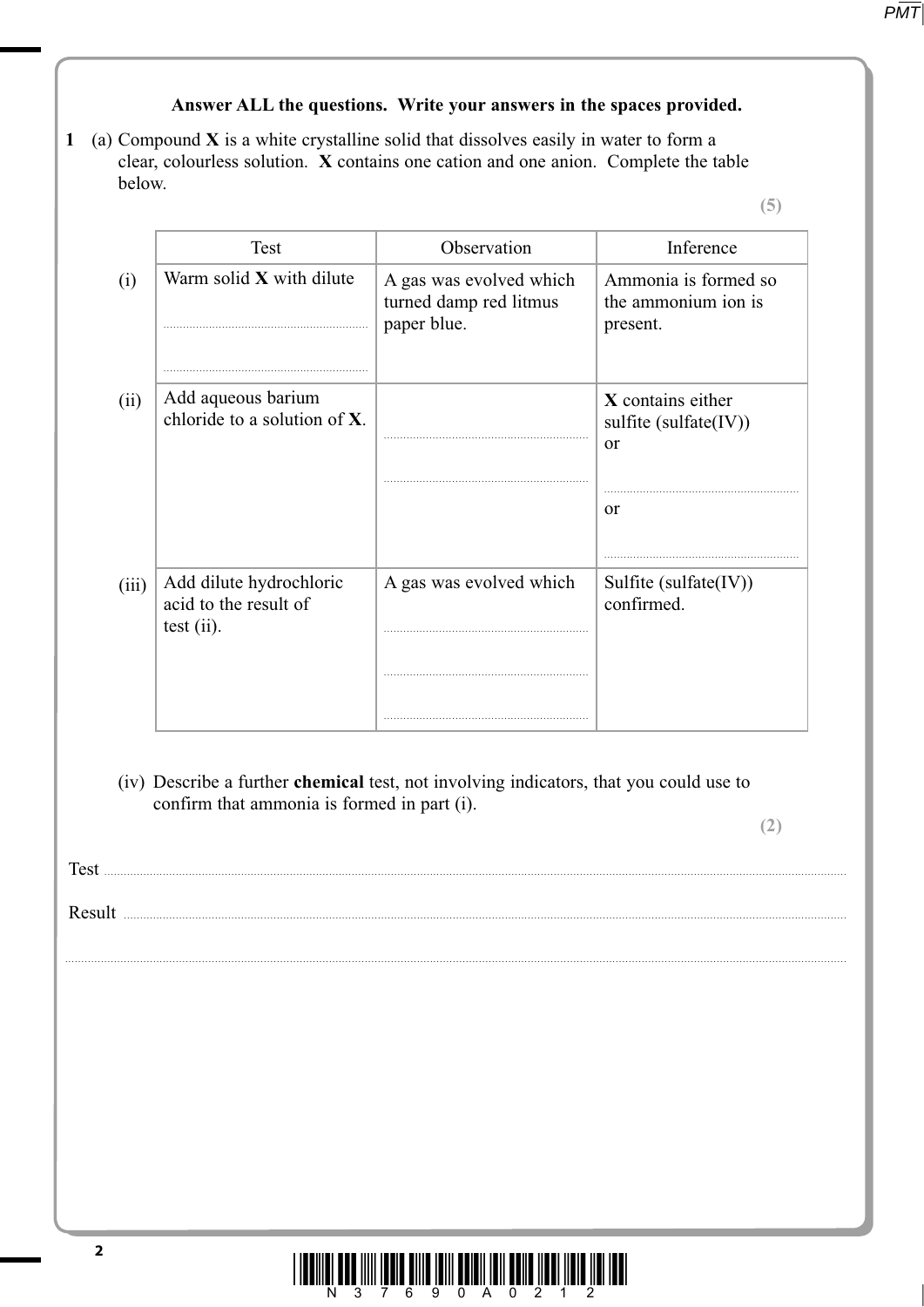(b) Compound **Y** is a white solid that contains one cation and one anion. Complete the table below.

**(4)**

|       | Test                                                                                                       | Observation                                            | Inference                                                     |
|-------|------------------------------------------------------------------------------------------------------------|--------------------------------------------------------|---------------------------------------------------------------|
| (i)   | Flame test                                                                                                 | Brick red (yellow-red)<br>flame.                       | The cation in $Y$ is                                          |
| (ii)  | Gently heat a sample of<br>Y in a test tube, testing<br>any vapours evolved with<br>cobalt chloride paper. | Vapour turned cobalt<br>chloride paper from blue<br>to | Water is produced.<br>Y contains water of<br>crystallization. |
| (iii) | Heat the sample of $Y$ in<br>the test tube.                                                                | Brown gas evolved.                                     | Gas is                                                        |
|       |                                                                                                            |                                                        |                                                               |
| (iv)  | Continue to heat the<br>sample of $Y$ .                                                                    | Gas reignited a glowing<br>splint.                     | Gas is                                                        |

- ................................................................................................................................................................................................................................................
	- (vi) Give the formula of **Y** (one mole of **Y** contains one mole of water of crystallization).

................................................................................................................................................................................................................................................

**(2)**

### **(Total for Question 1 = 14 marks)**

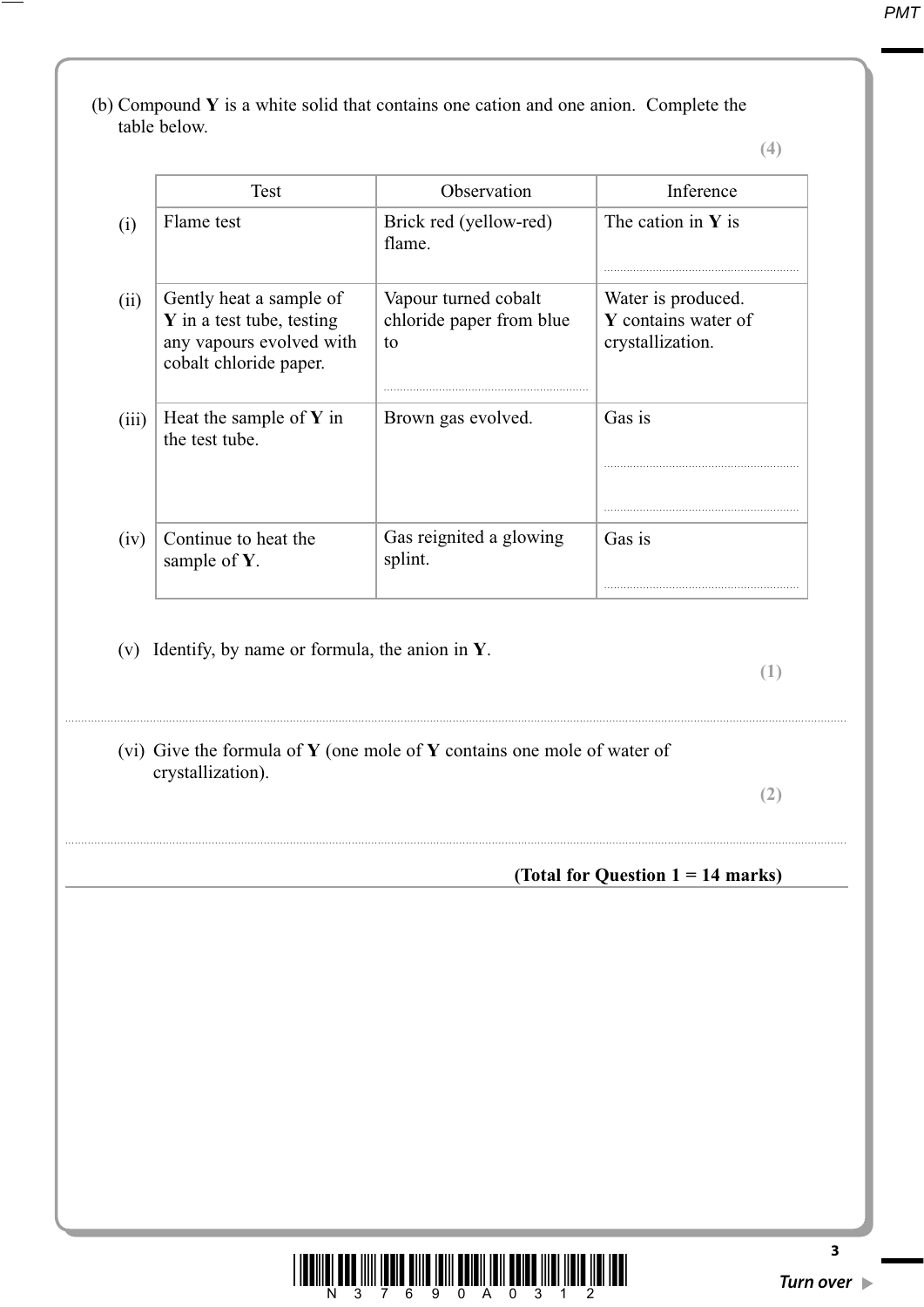| (a) The organic compounds propan-1-ol and propan-2-ol are isomers. Propan-1-ol has<br>$\overline{2}$<br>the structure $CH_3CH_2CH_2OH$ and propan-2-ol has the structure $(CH_3)_2CHOH$ . |     |
|-------------------------------------------------------------------------------------------------------------------------------------------------------------------------------------------|-----|
| Describe a test and its expected result to confirm the presence of the -OH group in<br>propan-1-ol or propan-2-ol.                                                                        | (2) |
|                                                                                                                                                                                           |     |
|                                                                                                                                                                                           |     |
| (b) When propan-1-ol or propan-2-ol is heated to $170\,^{\circ}\text{C}$ with concentrated sulfuric acid,<br>propene is formed.                                                           |     |
| Name the type of reaction that has occurred in the reaction with sulfuric acid.<br>Describe a test and its positive result to show the presence of the $C=C$ bond in<br>propene.          |     |
|                                                                                                                                                                                           | (3) |
| Type of reaction <b>contraction contraction <i>n</i></b>                                                                                                                                  |     |
|                                                                                                                                                                                           |     |
|                                                                                                                                                                                           |     |
| (Total for Question $2 = 5$ marks)                                                                                                                                                        |     |
|                                                                                                                                                                                           |     |
|                                                                                                                                                                                           |     |
|                                                                                                                                                                                           |     |
|                                                                                                                                                                                           |     |
|                                                                                                                                                                                           |     |
|                                                                                                                                                                                           |     |
| 4<br><u>lionii olo ilii loole olib lail aalali lail aali alal lisu lisu lah.</u>                                                                                                          |     |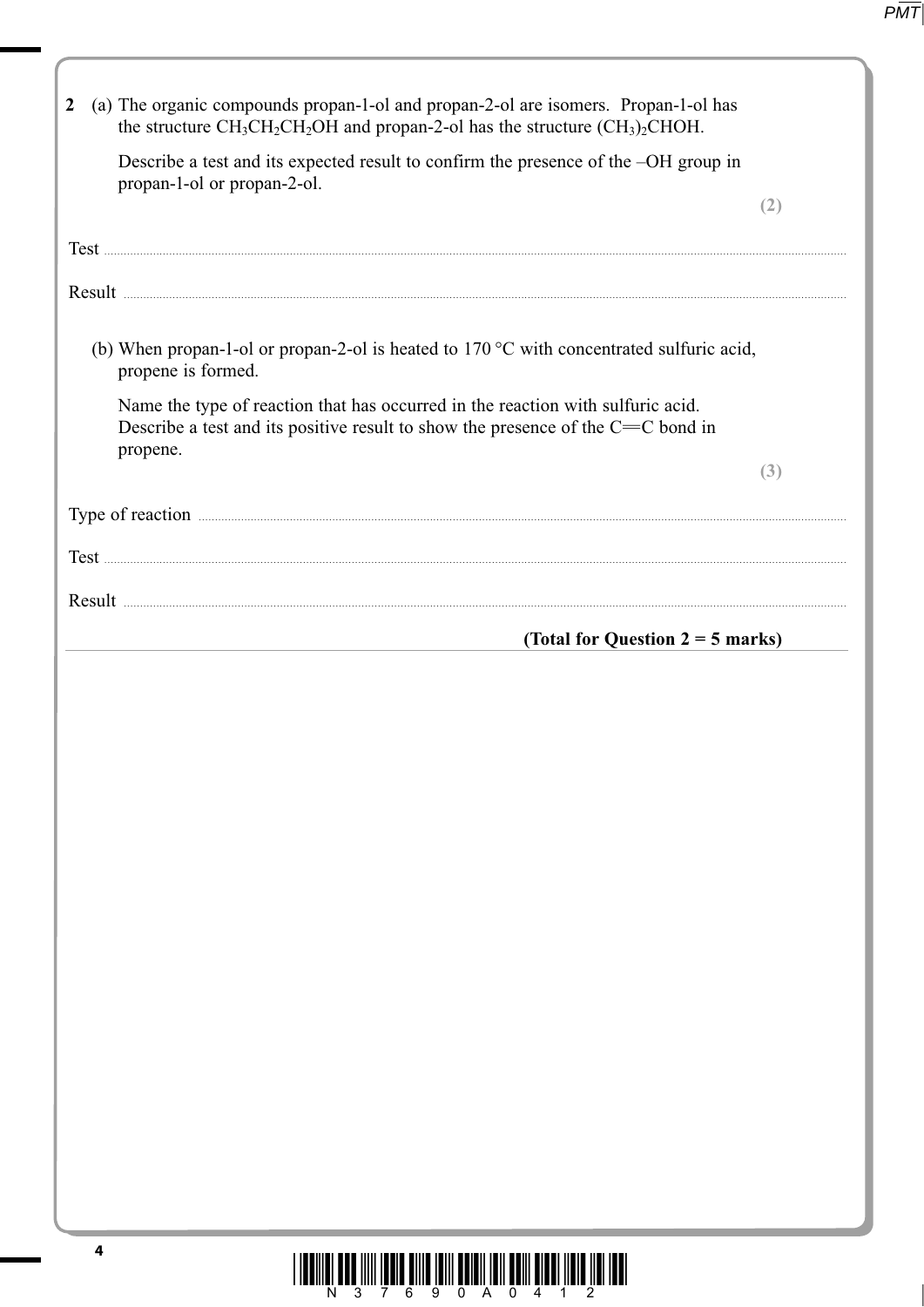**3** Aqueous hydrogen peroxide decomposes according to the following equation.

$$
2H_2O_2(aq)\rightarrow 2H_2O(l)+O_2(g)
$$

 The decomposition is very slow under normal conditions but it is catalysed by a number of substances. The rate of the reaction using manganese(IV) oxide as the catalyst was investigated by measuring the volume of oxygen produced at various times as the reaction proceeded. Part of the apparatus used for the experiment is shown below. The manganese(IV) oxide was placed in the small glass container which was tipped over to start the reaction and a stop clock was started at the same time.

(a) Complete the diagram to show how the gas was collected **and** its volume measured.

**(2)**



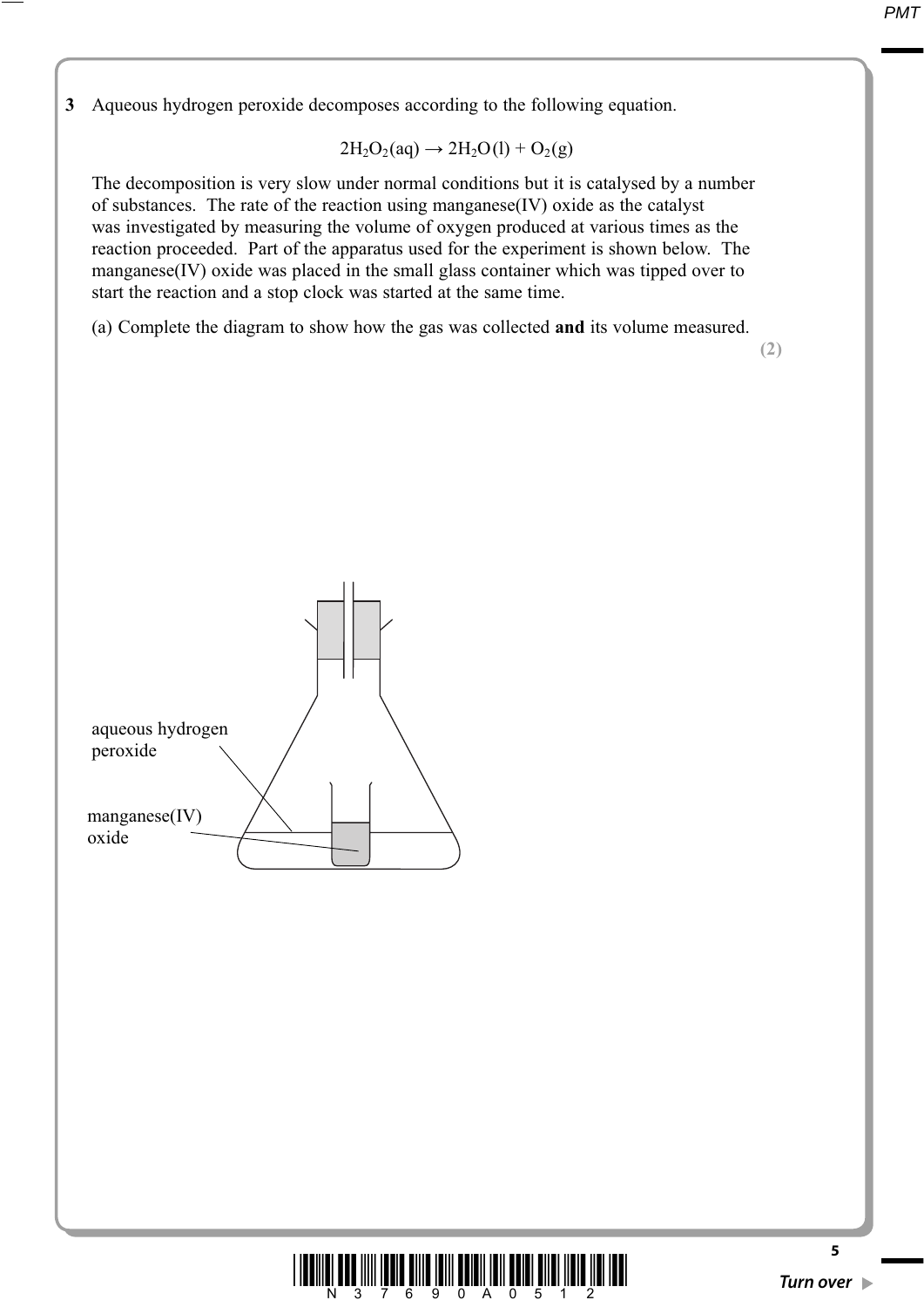*PMT*

 (b) In an experiment using 0.25 g of manganese(IV) oxide granules (small pieces) and 50 cm<sup>3</sup> of aqueous hydrogen peroxide of concentration 0.080 mol dm<sup>-3</sup>, the following results were obtained.

| Time $/s$                         |                |          |    |    |                 |    |  |
|-----------------------------------|----------------|----------|----|----|-----------------|----|--|
| Volume of $O_2$ / cm <sup>3</sup> | $\overline{0}$ | 29 36 40 | 45 | 46 | 47 <sub>1</sub> | 48 |  |

(i) Plot these results on the grid below and draw a best fit line through the points.

**(3)**

### Volume of oxygen / cm3



 (ii) The rate of reaction may be assumed to be approximately constant up to the first volume measurement (20.0 seconds in this experiment) and is called the initial rate. Use this approximation to calculate the initial rate of this reaction, giving your answer to **two** significant figures and stating the units.

**(2)**

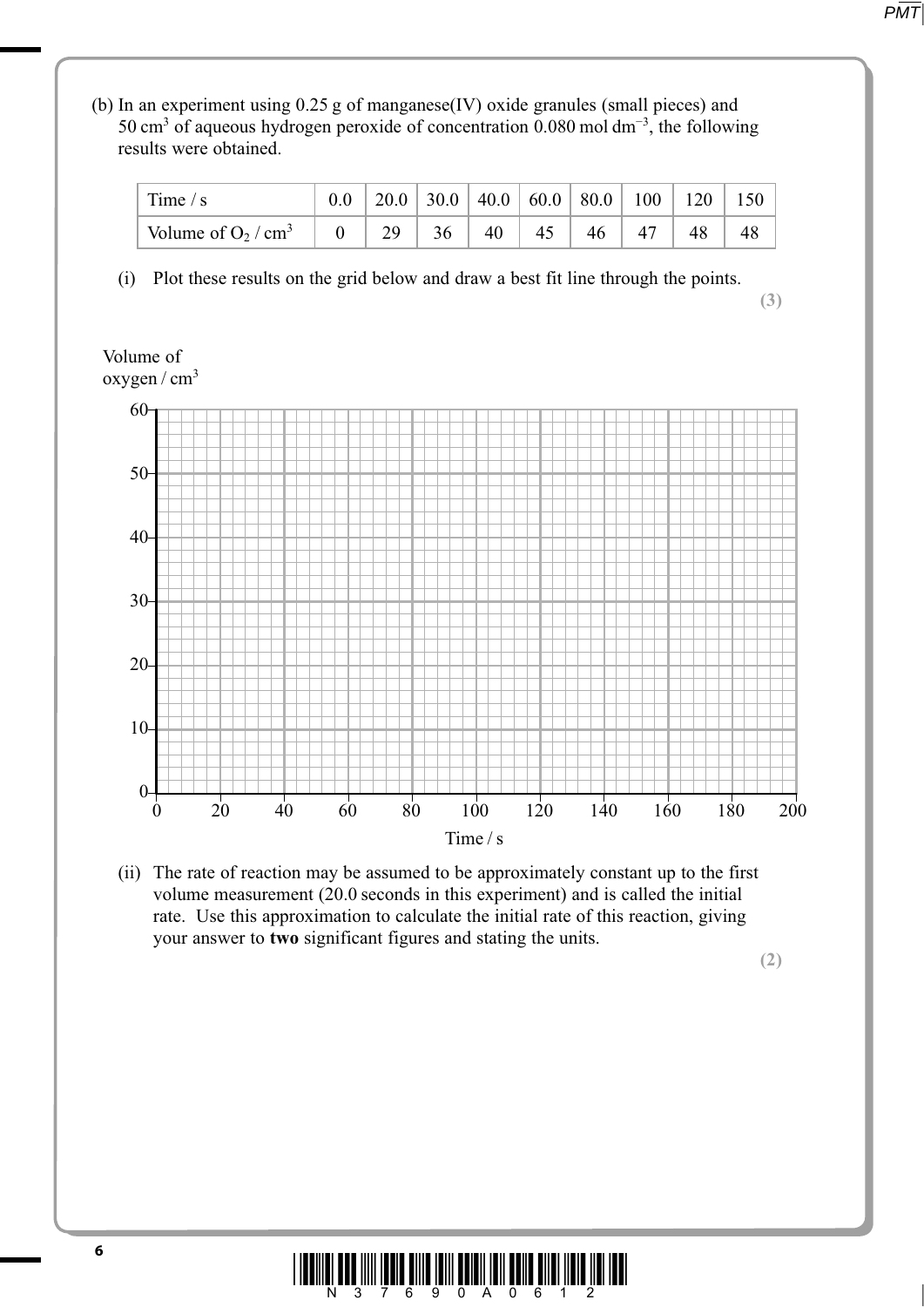| (iii) In a second experiment, the manganese(IV) oxide granules were replaced by the<br>same mass of the compound as a fine powder. The volume and concentration of<br>the aqueous hydrogen peroxide were kept the same.<br>On the grid in (b)(i), draw the line that you would expect to obtain in this<br>experiment. |                |
|------------------------------------------------------------------------------------------------------------------------------------------------------------------------------------------------------------------------------------------------------------------------------------------------------------------------|----------------|
|                                                                                                                                                                                                                                                                                                                        | (2)            |
| (iv) Explain any similarities in the lines you have drawn on the grid.<br>Use the collision theory of reaction rates to explain any differences between the<br>shapes of the lines.                                                                                                                                    |                |
|                                                                                                                                                                                                                                                                                                                        | (3)            |
|                                                                                                                                                                                                                                                                                                                        |                |
|                                                                                                                                                                                                                                                                                                                        |                |
|                                                                                                                                                                                                                                                                                                                        |                |
|                                                                                                                                                                                                                                                                                                                        |                |
| (c) Catalysts are not used up during a reaction. Outline an experiment to demonstrate<br>that the manganese(IV) oxide is not used up in the decomposition of hydrogen<br>peroxide (practical details of the experiment are not required).                                                                              |                |
|                                                                                                                                                                                                                                                                                                                        | (4)            |
|                                                                                                                                                                                                                                                                                                                        |                |
|                                                                                                                                                                                                                                                                                                                        |                |
|                                                                                                                                                                                                                                                                                                                        |                |
|                                                                                                                                                                                                                                                                                                                        |                |
| (Total for Question $3 = 16$ marks)                                                                                                                                                                                                                                                                                    |                |
|                                                                                                                                                                                                                                                                                                                        |                |
|                                                                                                                                                                                                                                                                                                                        |                |
|                                                                                                                                                                                                                                                                                                                        |                |
|                                                                                                                                                                                                                                                                                                                        | 7<br>Turn over |

—

 $\Box$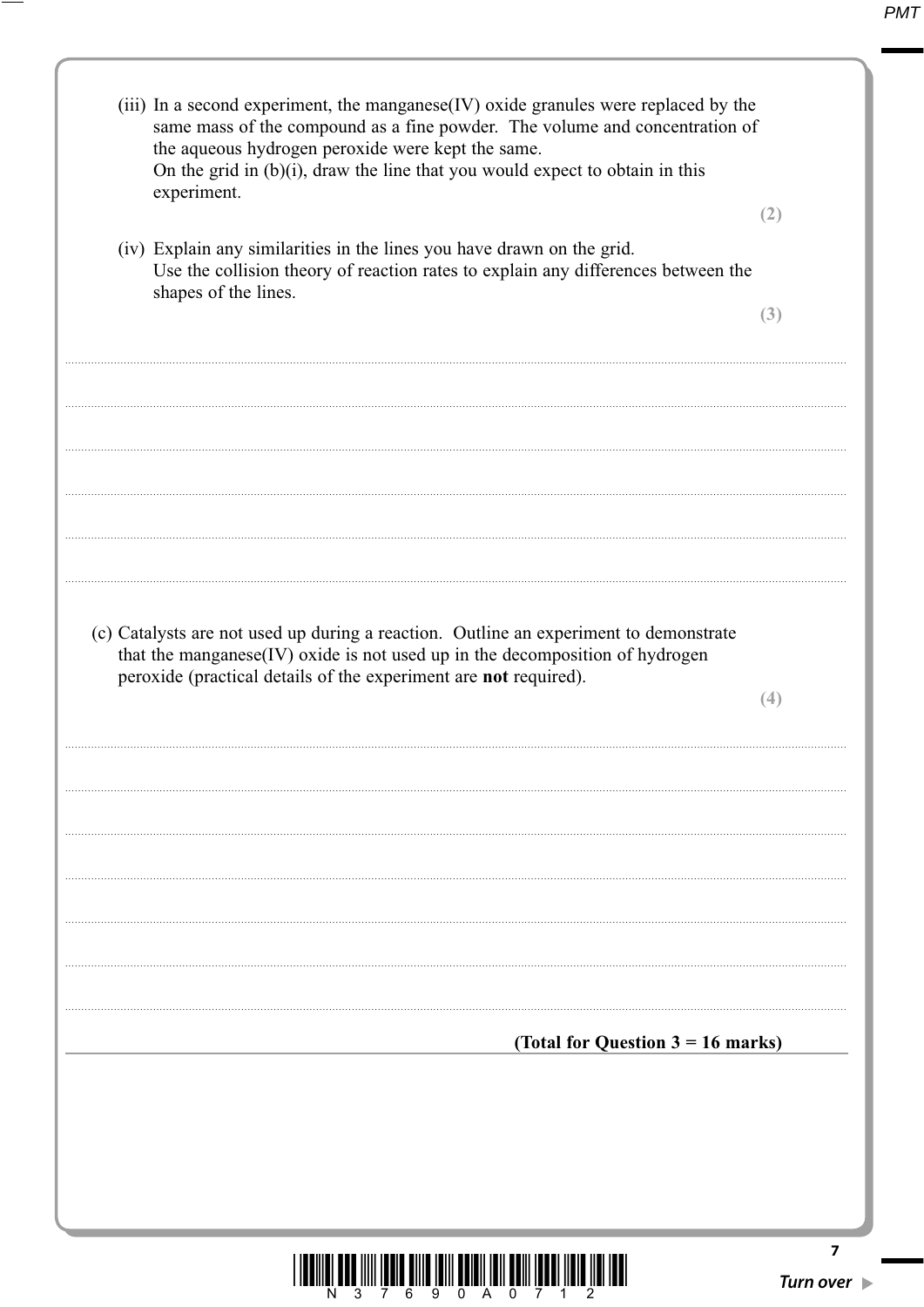**4** Bromoethane may be prepared by reacting ethanol with bromine and red phosphorus.

 $10C_2H_5OH(1) + 2P(s) + 5Br_2(1) \rightarrow 10C_2H_5Br(1) + 2H_3PO_4(aq) + 2H_2O(1)$ 

## **The steps of the experimental procedure are as follows.**

- 1. Measure 10.0 cm<sup>3</sup> of ethanol into a round-bottom flask.
	- 2. Add 1.5 g of red phosphorus to the ethanol.
- 3. Pre-cool 5 cm<sup>3</sup> of liquid bromine in an ice bath, then slowly add it to the mixture of ethanol and red phosphorus, while cooling the flask under running water.
	- 4. Gently reflux the mixture for about 10 minutes.
	- 5. Rearrange the apparatus for distillation, immersing the receiver in ice-cold water and distil until no more bromoethane is formed.
	- 6. Decant as much water as possible and then wash the product with dilute sodium carbonate solution and distilled water, decanting off the aqueous layer each time.
	- 7. Transfer the washed product to a separating funnel and, from this, run off the organic layer into a small distillation flask.
	- 8. Add anhydrous calcium chloride, stopper the flask and allow it to stand until the liquid turns clear.
	- 9. Distil the bromoethane over a suitable temperature range, immersing the receiver in ice-cold water.

### **Data**

| Property                           | Ethanol | Bromoethane |
|------------------------------------|---------|-------------|
| Density / $g \text{ cm}^{-3}$      | 0.789   | 147         |
| Molar mass / $g$ mol <sup>-1</sup> | 46.0    | 109         |
| Boiling temperature $\sqrt{\ }$ °C | 78.4    | 38.4        |

................................................................................................................................................................................................................................................

................................................................................................................................................................................................................................................

................................................................................................................................................................................................................................................

 (a) Suggest the apparatus most suitable for measuring the volume of ethanol to an accuracy of  $\pm$  0.1 cm<sup>3</sup> (step 1).

**(1)**

```
 (b) Explain why it is necessary to pre-cool the bromine (step 3).
```
**(1)**

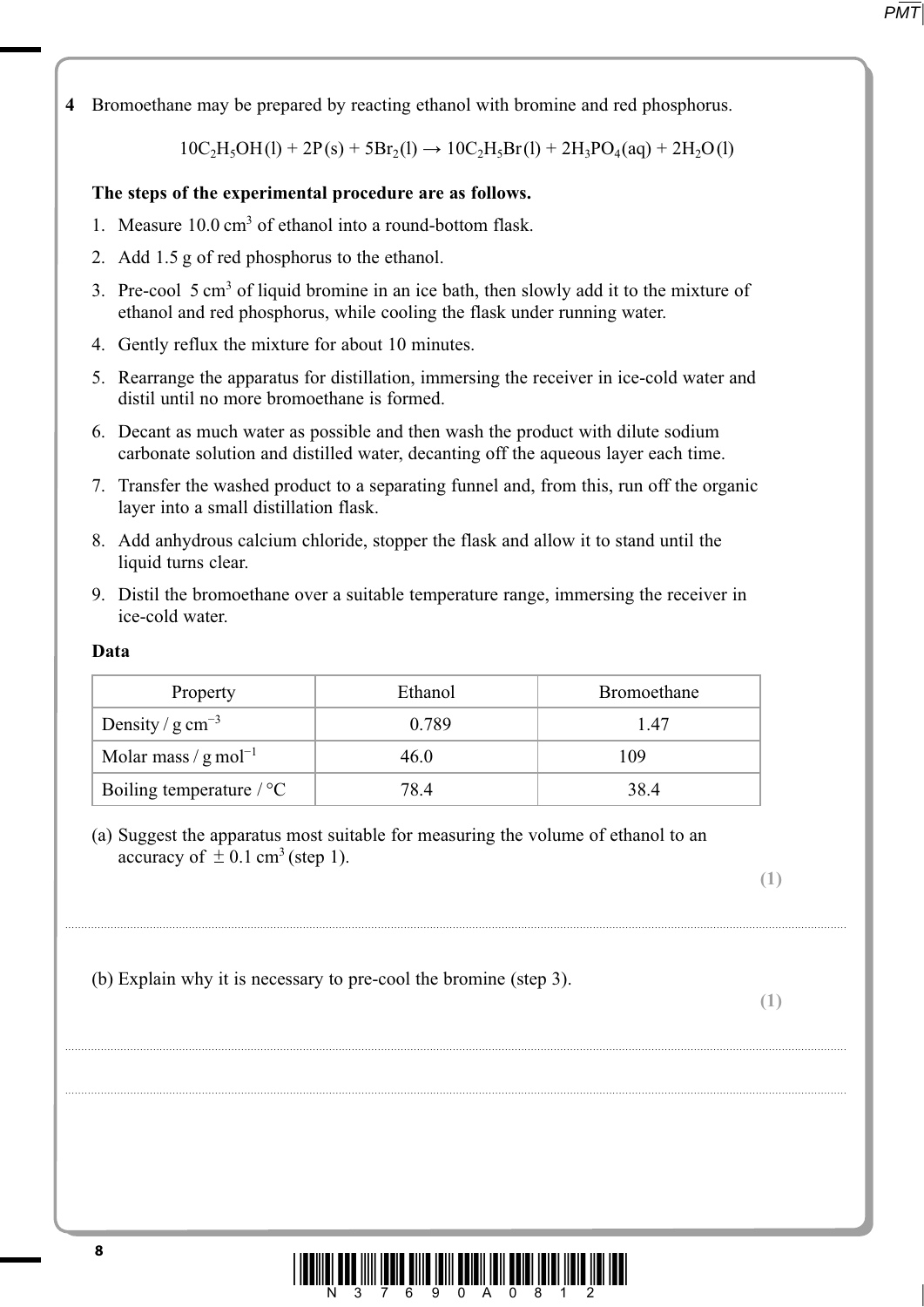| (c) Suggest why it is also necessary to cool the mixture while adding the bromine<br>$(\text{step } 3).$   |                       |
|------------------------------------------------------------------------------------------------------------|-----------------------|
|                                                                                                            | (1)                   |
| (d) Draw a labelled diagram of the apparatus that you would use to heat the mixture                        |                       |
| under reflux (step 4).                                                                                     | (3)                   |
|                                                                                                            |                       |
|                                                                                                            |                       |
|                                                                                                            |                       |
|                                                                                                            |                       |
|                                                                                                            |                       |
|                                                                                                            |                       |
|                                                                                                            |                       |
|                                                                                                            |                       |
|                                                                                                            |                       |
|                                                                                                            |                       |
|                                                                                                            |                       |
|                                                                                                            |                       |
|                                                                                                            |                       |
| (e) Suggest why, in both the distillations, the receiver is immersed in ice-cold water<br>(steps 5 and 9). |                       |
|                                                                                                            | (1)                   |
|                                                                                                            |                       |
|                                                                                                            |                       |
|                                                                                                            |                       |
|                                                                                                            |                       |
|                                                                                                            | 9<br><b>Turn over</b> |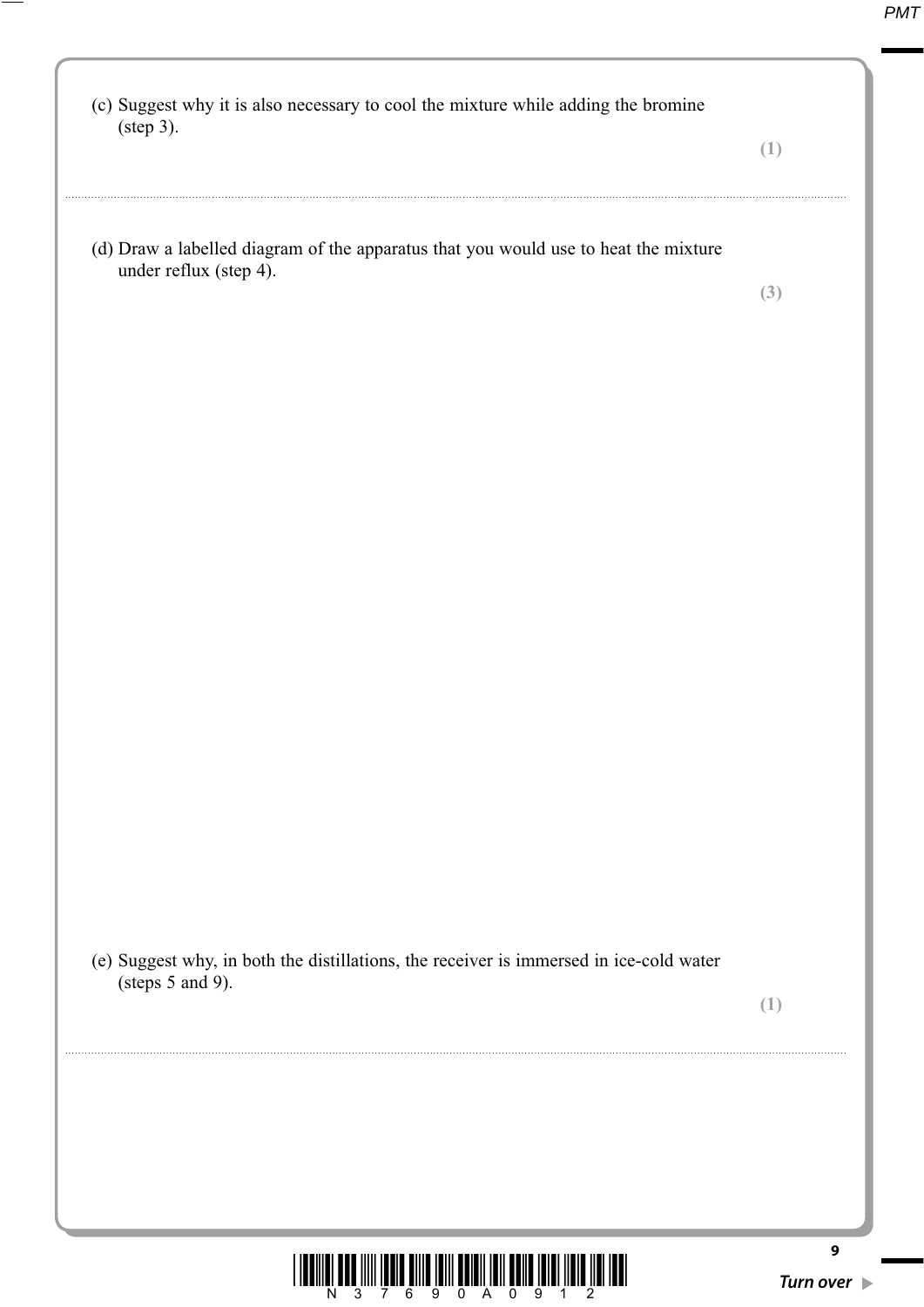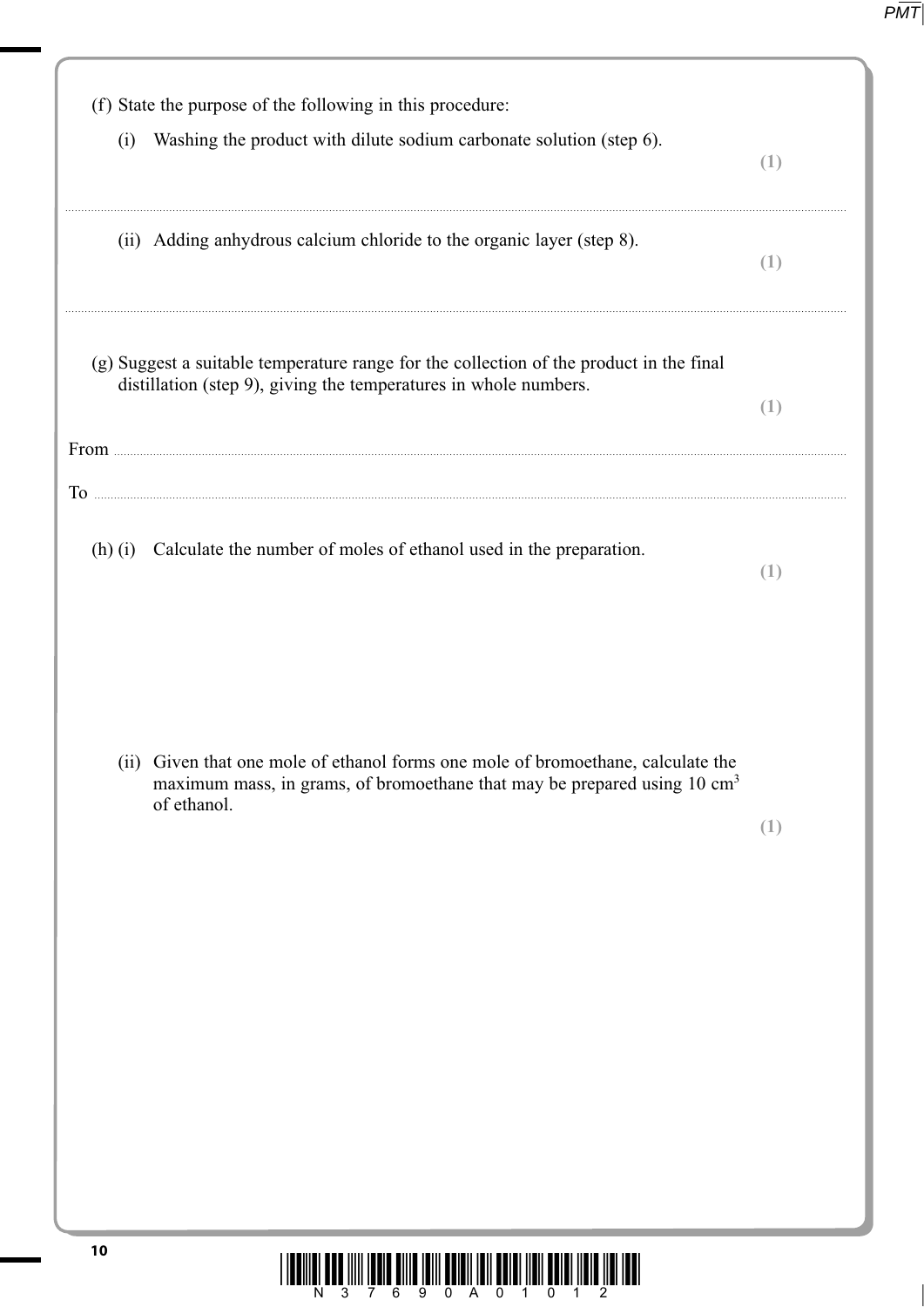| (iii) Using the procedure described, a student prepared 13.3 g of bromoethane.<br>Calculate the percentage yield of bromoethane in this preparation. | (1) |
|------------------------------------------------------------------------------------------------------------------------------------------------------|-----|
| (iv) Suggest why the yield is calculated in relation to the ethanol rather than the<br>bromine.                                                      | (1) |
| (v) Suggest one reason, other than volatility of the reactants or products, why the<br>preparation does not produce a 100 % yield.                   | (1) |
| (Total for Question $4 = 15$ marks)<br><b>TOTAL FOR PAPER = 50 MARKS</b>                                                                             |     |
|                                                                                                                                                      |     |
|                                                                                                                                                      | 11  |

—

1